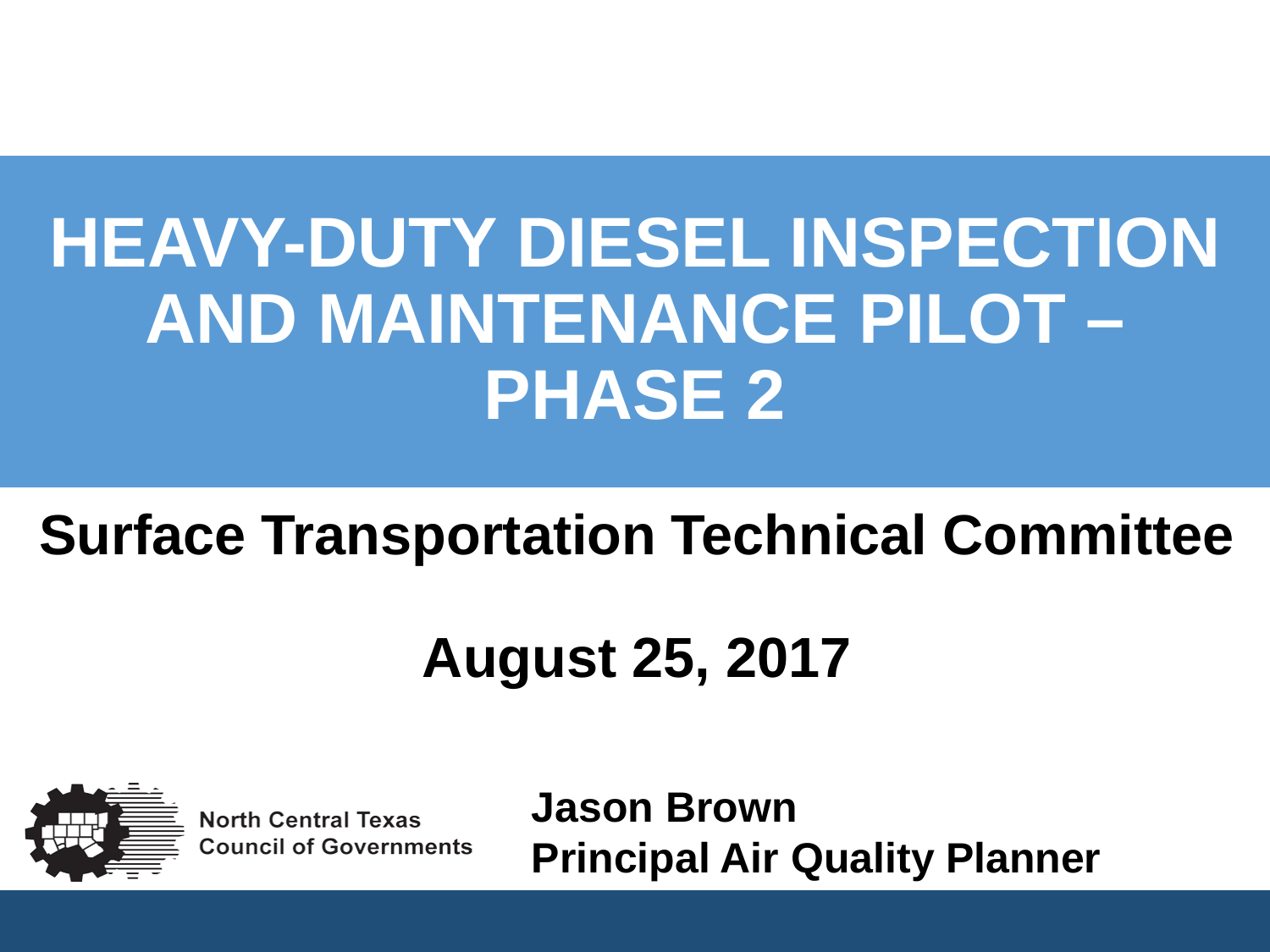### **Background**

**Approved by Regional Transportation Council and Used Congestion Mitigation and Air Quality Improvement Program Funding**

**Investigate a Heavy-Duty Diesel Vehicle (HDDV) Inspection and Maintenance (I/M) Program for the Dallas-Fort Worth (DFW) Region** 

**Characterize Nitrogen Oxides (NO<sub>x</sub>) Emissions from HDDVs Utilizing Various Technologies**

**Assess Data, Validity, and Implications for HDDV I/M or Screening Programs**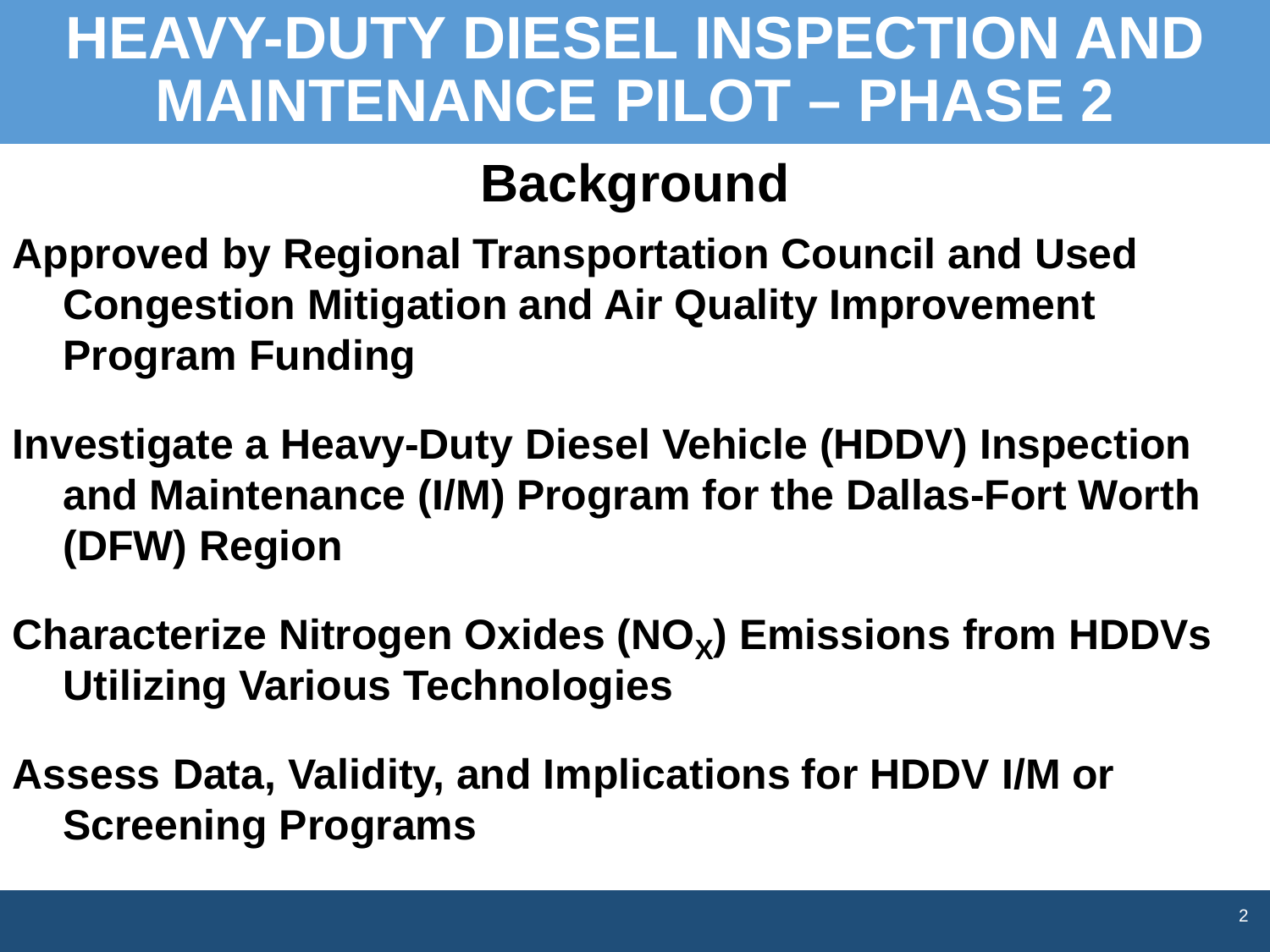### **Project Purpose**

#### **Currently No Emissions Testing for Diesel Vehicles in Texas**



**Light-Duty Vehicles ≤ 8,500 lbs gross vehicle weight rating (GVWR) Medium-Duty Vehicles = 8,501 – 14,000 lbs GVWR Heavy-Duty Vehicles ≥ 14,001 lbs GVWR** 

**2017 On-Road NOx Emissions Inventory On-Road Emissions = 130.77 tons per day (tpd) NOx Source: Texas Commission on Environmental Quality (TCEQ)**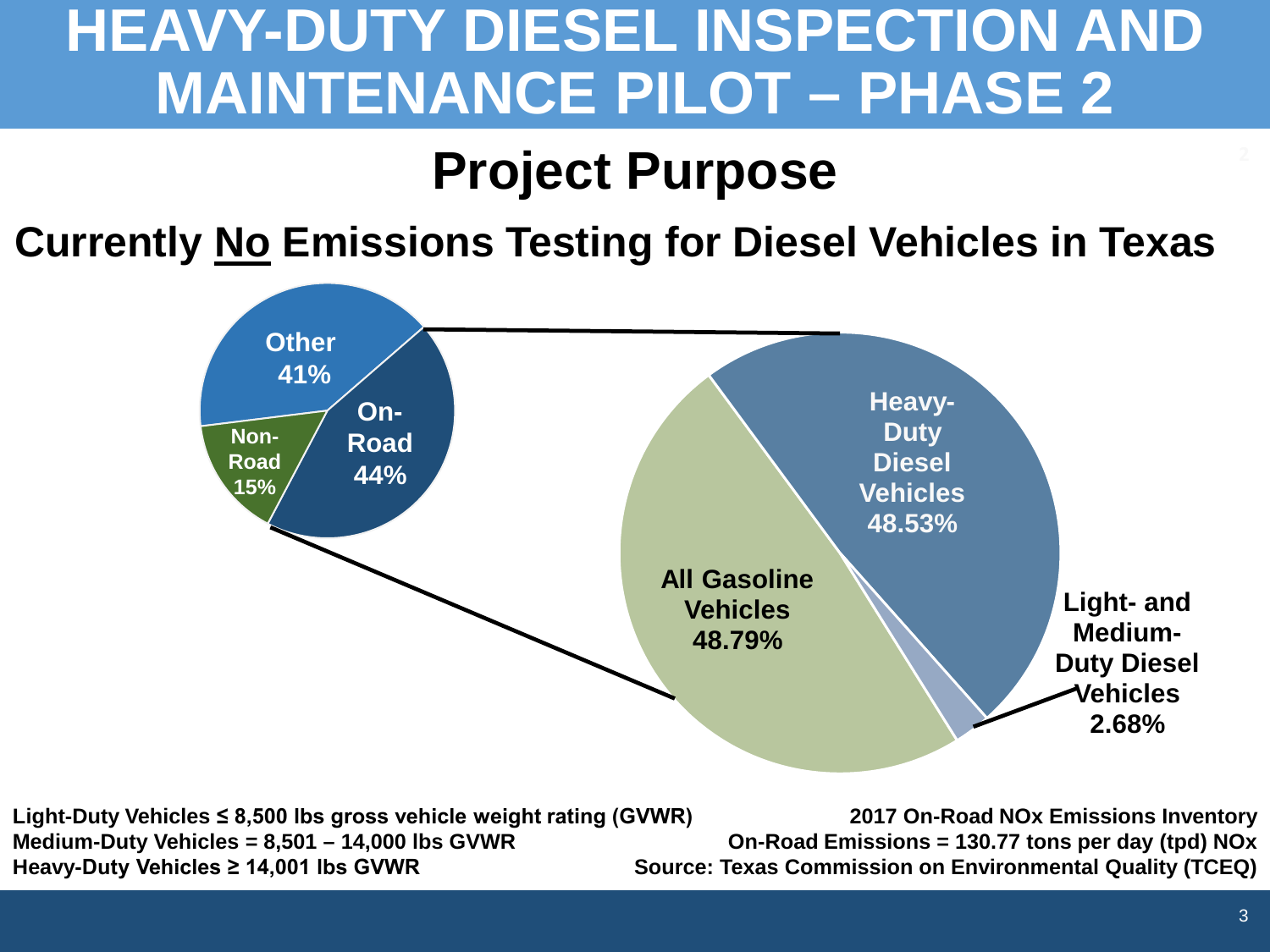### **Partners**

**North Central Texas Council of Governments (NCTCOG)** 

**Texas A&M Transportation Institute (TTI)** 

**Texas Department of Public Safety (DPS)** 

**Texas Department of Transportation (TxDOT)** 

**University of Denver (DU)**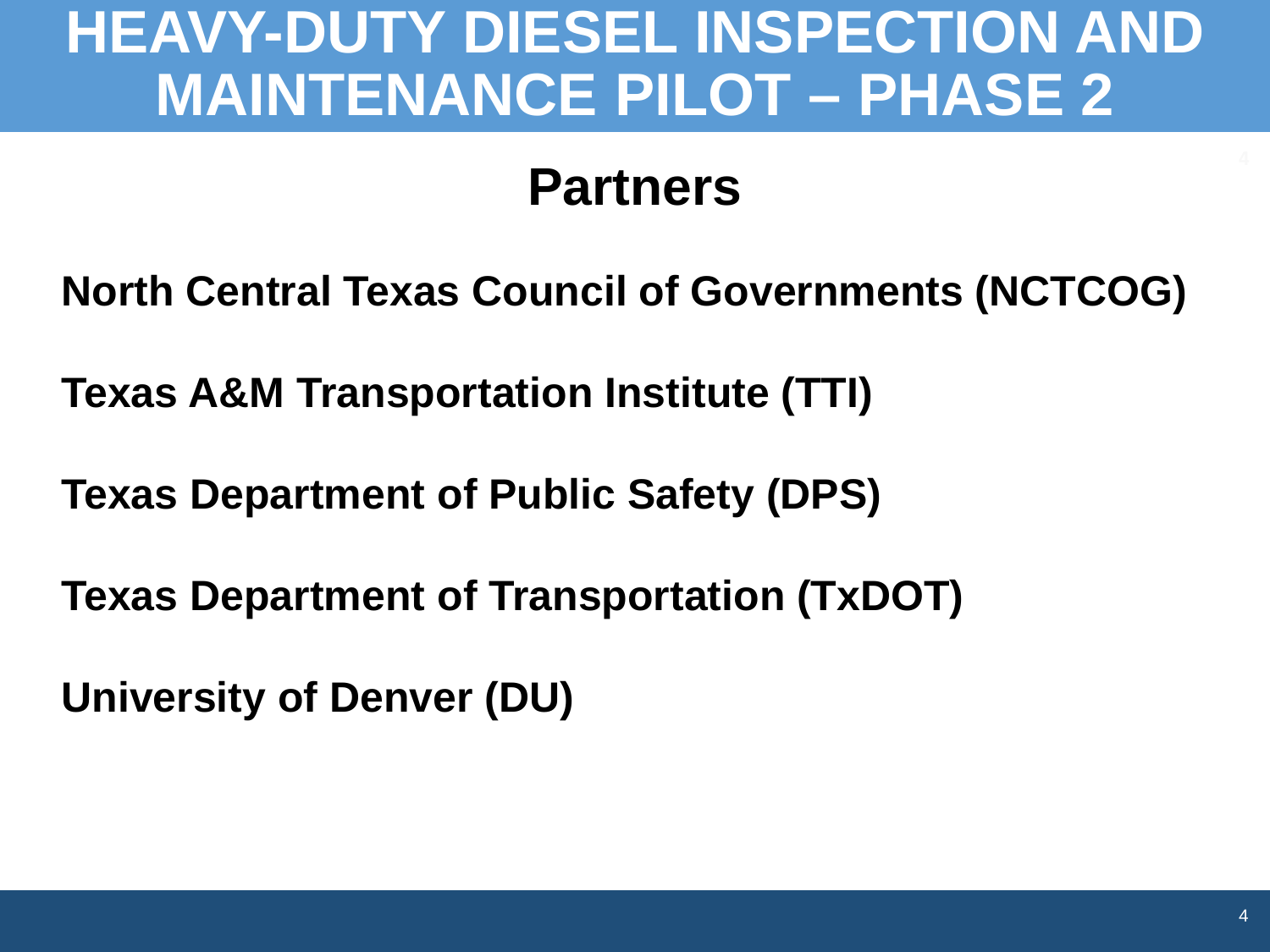### **OHMS Overview <sup>4</sup>**

#### **Three Major Components: Exhaust Collection Vehicle Monitoring Emissions Analysis**



**OHMS = On-Road Heavy-Duty Measurement System** 



**Photo Source: TTI**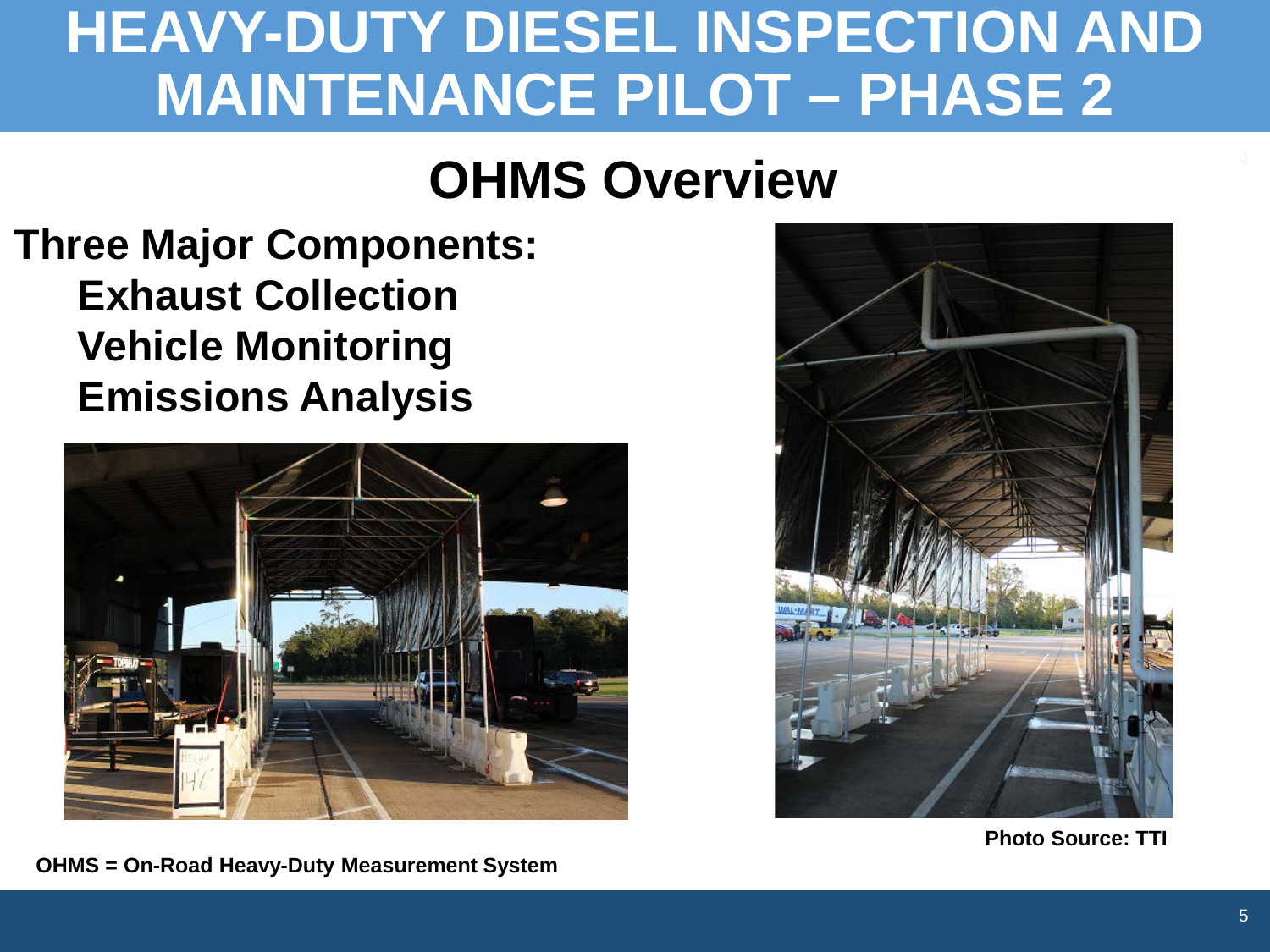### **Field Study Results**

#### **Fleet Analysis: Model Year 2007 Trucks Peaked in 2012 and 2016**

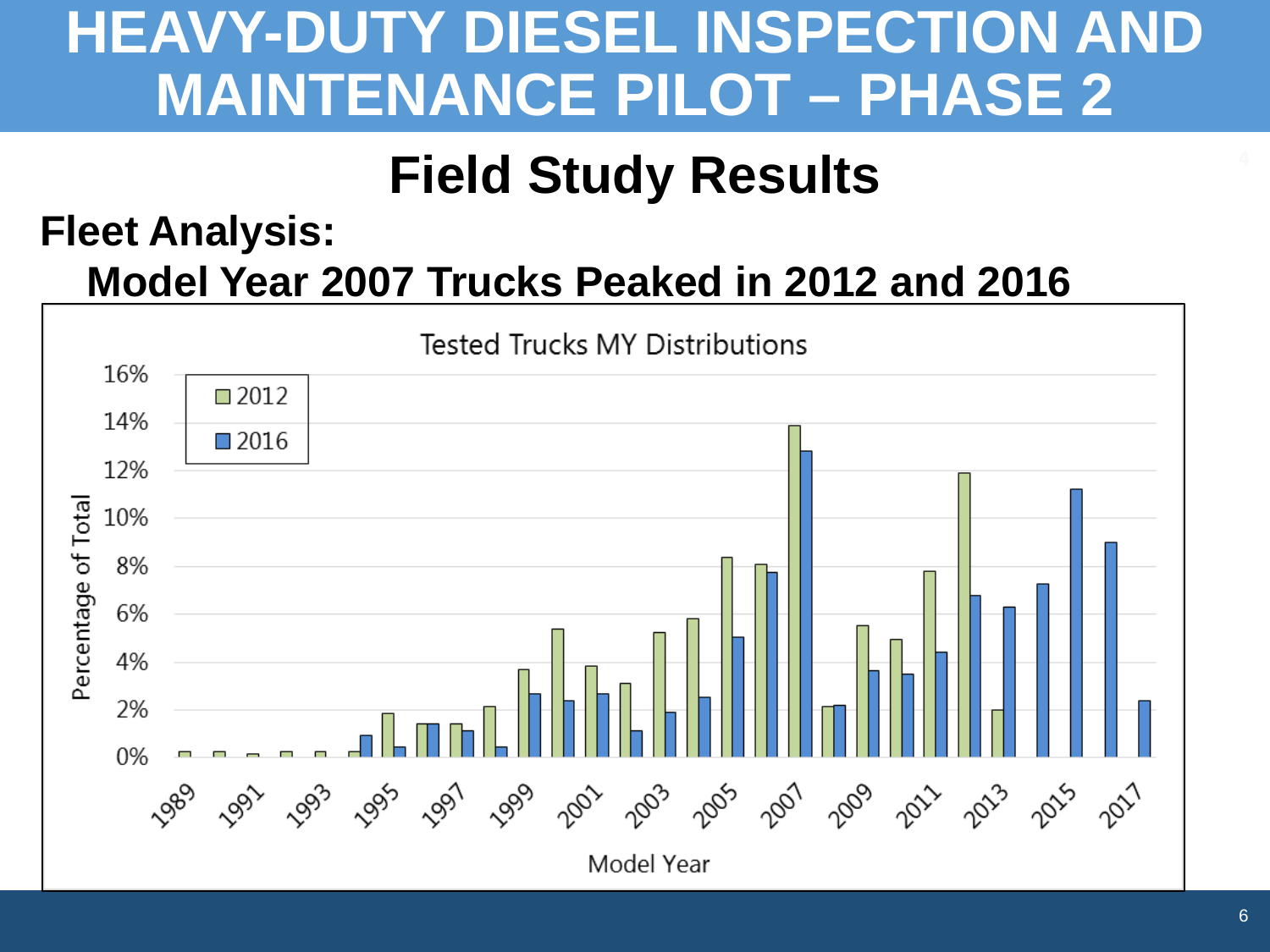### **Field Study Results <sup>4</sup>**

#### **NOx Results by Truck Model Year**

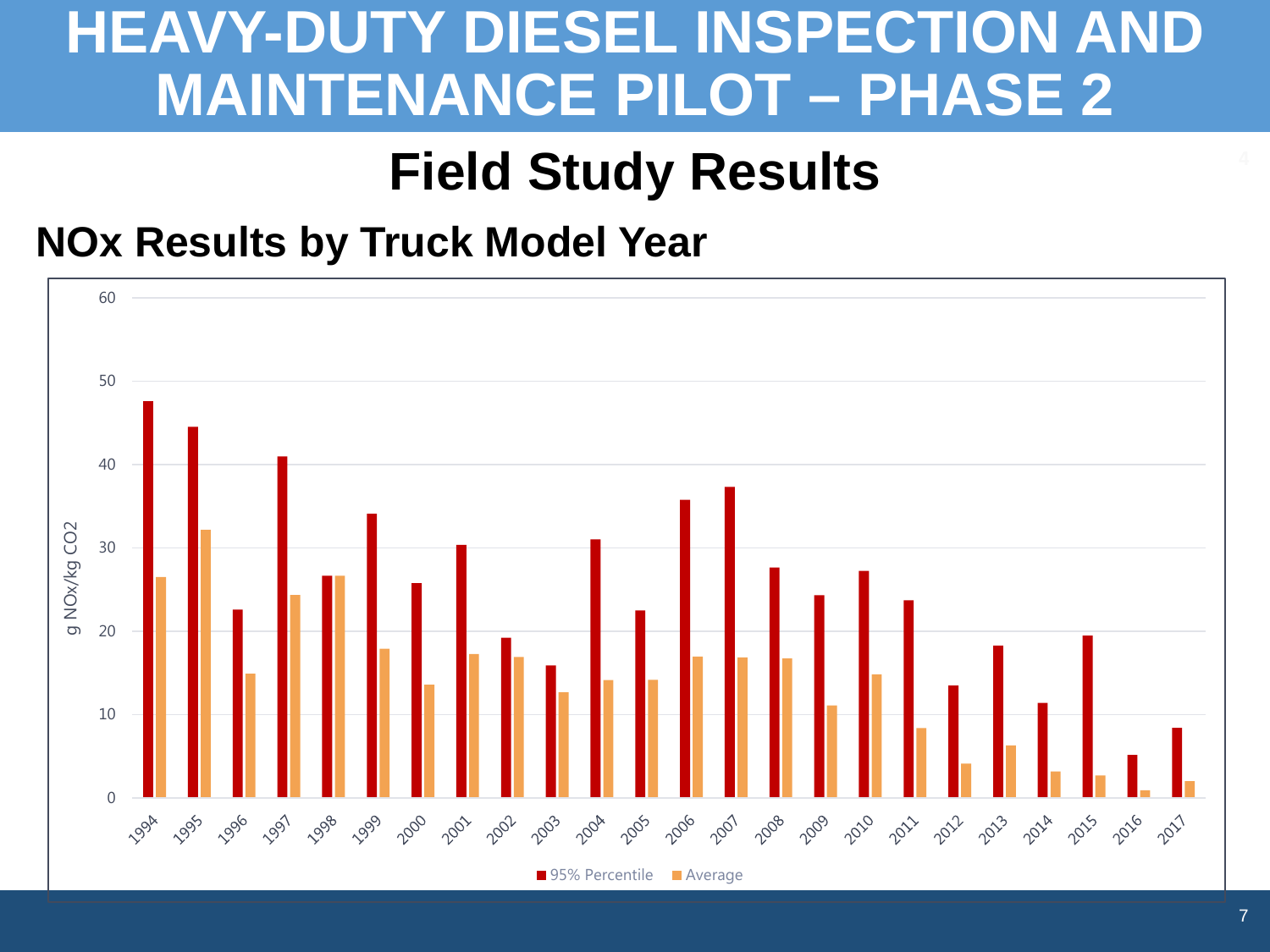### **Potential Emissions Reductions in DFW Area**

**Classifying high-emitter (HE) as any truck higher than the 95th percentile within a model year (MY)**

**7.3% of vehicles accounted for 21% of total NOx emissions**

**Potential reduction of 5.15 tons/day NOx if HE replaced with "average" vehicle from same MY**

**Classifying HE as any truck higher than the 95th percentile of entire fleet**

**Potential reduction of up to 6.98 tons/day NOx possible depending on how the HE is replaced**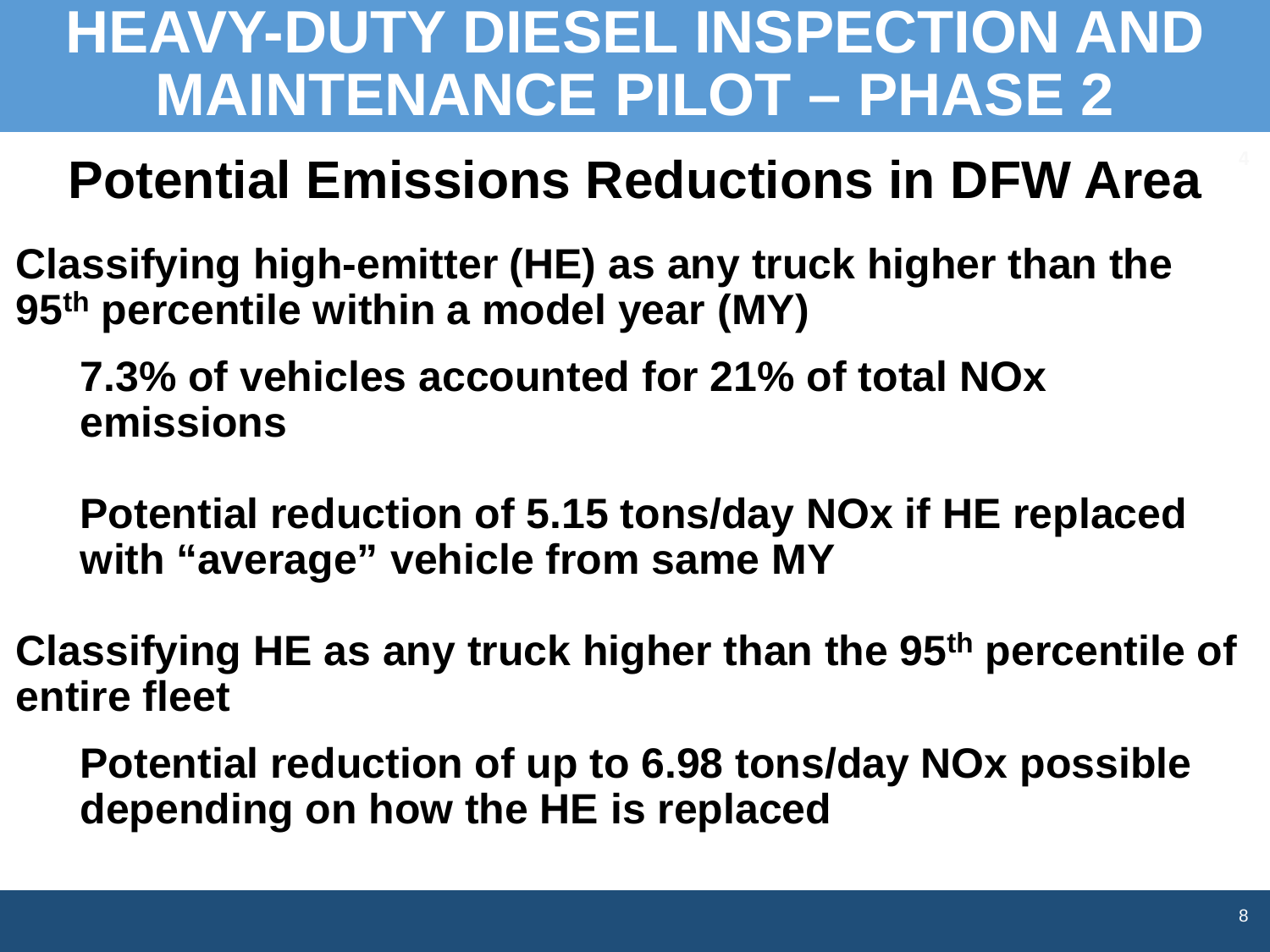### **Potential Applications**

**I/M Programs**

**Clean Screening of Vehicles**

**Identifying HE from a Fleet**

**Enforcement of Emissions Reduction Devices**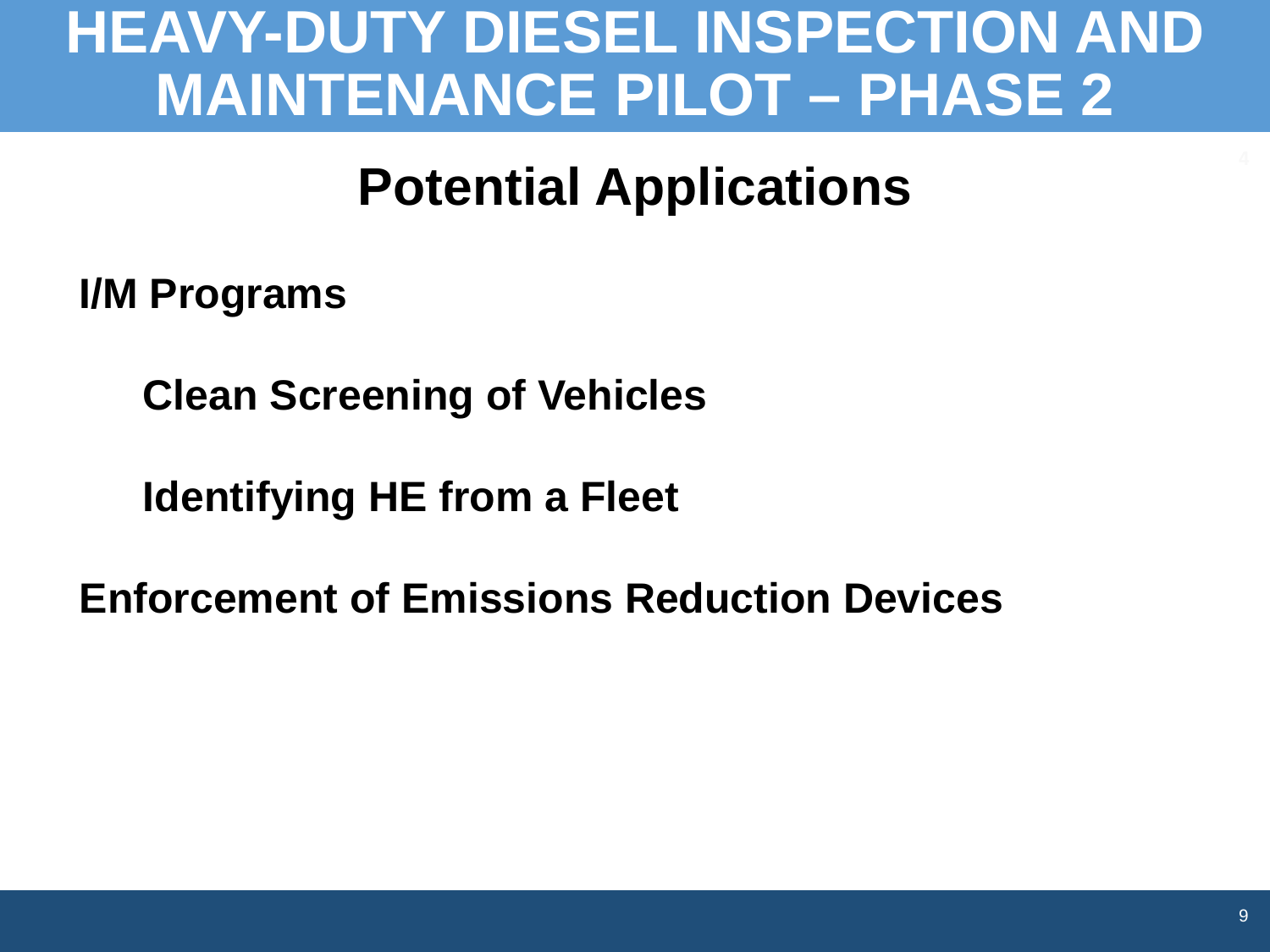### **Considerations and Next Steps <sup>4</sup>**

**Further Research:**

**Low exhaust stack configurations Light-duty vehicles Truck load weights Truck speeds**

**Implementation Considerations:**

**Legislative process Funding Deployment locations and enforcement** 

**Further Discussion:**

**Host stakeholder conference/workshop**